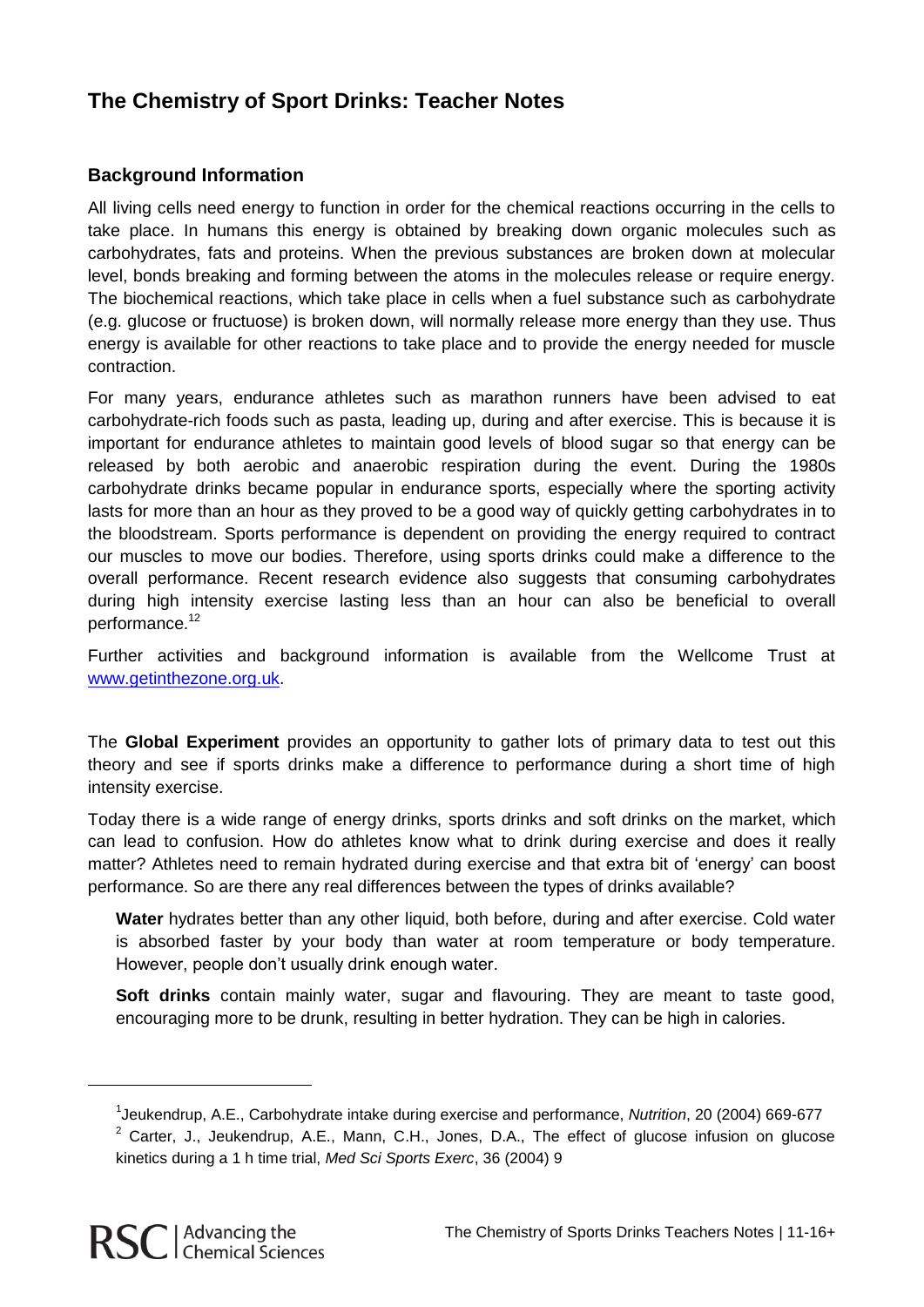**Sports drinks** or **isotonic drinks** contain similar concentrations of salt and sugar as in the body. They are designed to replenish the electrolytes lost during physical activity. Sports drinks don't hydrate the body any better than water, but you are more likely to drink larger volumes, which lead to better hydration. Sports drinks usually contain fewer calories than soft drinks but will still give a carbohydrate boost.

**Energy drinks** contain sugar, caffeine and a variety of other ingredients such as taurine, guarana and ginseng. Manufactures claim that they are designed to 'boost' performance and increase stamina but many health experts disagree and say that any 'boost' in performance is due only to sugar and caffeine content.

## **Student Activities**

**Starter activities** that could be used to introduce the Global Experiment

Ask the class what they drink before, after and during exercise. Why do they drink it? What effect do they think it has on the body?

Show the class a range of different drinks including water, a soft drink, a sports drink and an energy drink. Ask them, which they think an athlete would drink before, after and during exercise. Encourage them to give a reason for their answer.

#### **Exploring the winning data; the Olympic 100 m sprint**

Present students (14-16 or post 16) with a table of winning data and ask them to answer the questions before discussing them as a class. Depending on the ability and/or age of the group you may wish to limit the data given. This could then lead into a discussion about energy drinks, and the introduction of the global experiment in which students can make their own energy drink.

#### **Answers to student questions**

- 1. Many factors may be given including:
	- Improved materials for equipment and clothing
	- Training methods
	- **Nutrition**

RSC | Advancing the<br>RSC | Chemical Sciences

- Health of competitors
- Psychological state of competitors
- 2. Some of the above factors

Natural variation amongst competitors

Competitors do not always perform their best at large events

- 3. Graph plotted by students
- 4. Accept any relevant correct statements, for example
	- The women's competition did not start until 1928
	- Women's time is always below men's time in the same year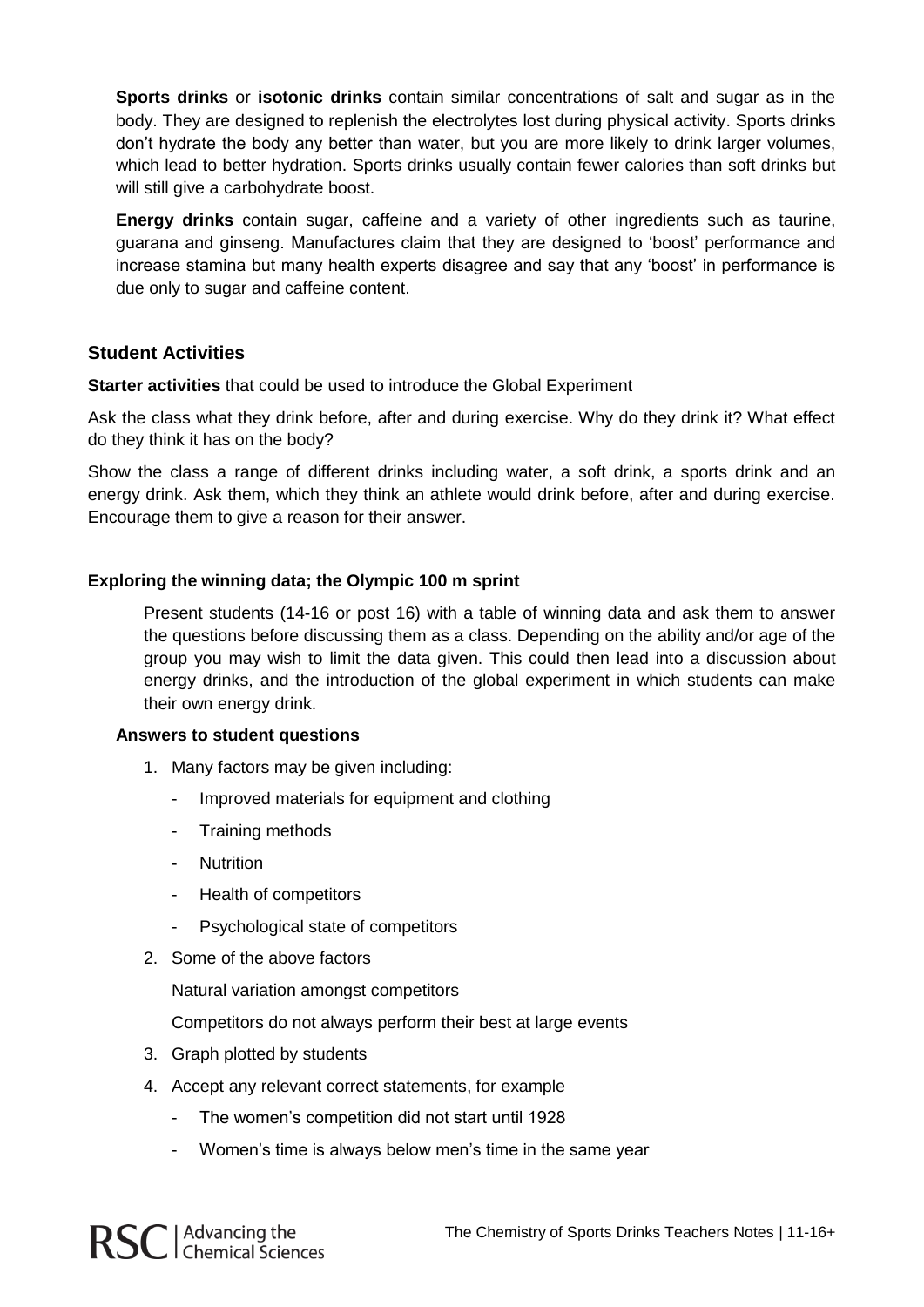Both sets of times show an upward trend

For younger students (10-11 or 11-14) – time line activity

## **Student activities to get students thinking about the role of chemistry in sport drinks**

1. **The Howling/Screaming Jelly Baby** (CfNS 69 & CLEAPSS SRA-01), teacher demonstration. Before carrying out this demonstration each teacher will have to carry out their own risk assessment.

Jelly babies contain a high percentage of sugar and glucose syrup. This demonstration shows that a very exothermic reaction occurs when sugars burn in oxygen. It can be used to introduce the idea of sugar being a good source of energy, before going on to think about how this energy is released by the body during sporting activities.

#### 2. **Powering our muscles**

This worksheet is suitable for 14-16 year olds. Students will learn about aerobic and anaerobic respiration.

- Insert endothermic energy level profile
- $C_6H_{12}O_6 + 6O_2 \rightarrow 6CO_2 + 6H_2O$
- $\bullet$   $C_3H_6O_3$
- pH 3-6 as it is a weak acid
- $\bullet$  C<sub>6</sub>H<sub>12</sub>O<sub>6</sub>  $\rightarrow$  2 C<sub>3</sub>H<sub>6</sub>O<sub>3</sub>
- The point at which the gradient first start to rise steeply

## **Faces of chemistry videos – ESPRIT**

The three videos suitable for 11-14, 14-16 and post 16 students show how sport scientists are using their knowledge of chemistry to improve athletes training programmes, by monitoring their body fluids.

#### **The 'All-in-One Sports Drink**

By working through this activity students will learn more about the ingredients found in a typical sports drink. Suitable for 11-16 year old students.

#### **Answers to the student questions**

- 1. Sodium, calcium, potassium, magnesium
- 2. To replace the essential salts that are lost through sweat during exercise.
- 3. Hypotonic contains a higher concentration of salt and sugar than in the body; Isotonic – contains a similar concentration of salt and sugar as in the body; Hypertonic – contains a lower concentration of salt and sugar than in the body.
- 4. Before exercise the body should already be reasonably well hydrated and should contain the correct balance of salts and so a lower concentration is suggested whereas